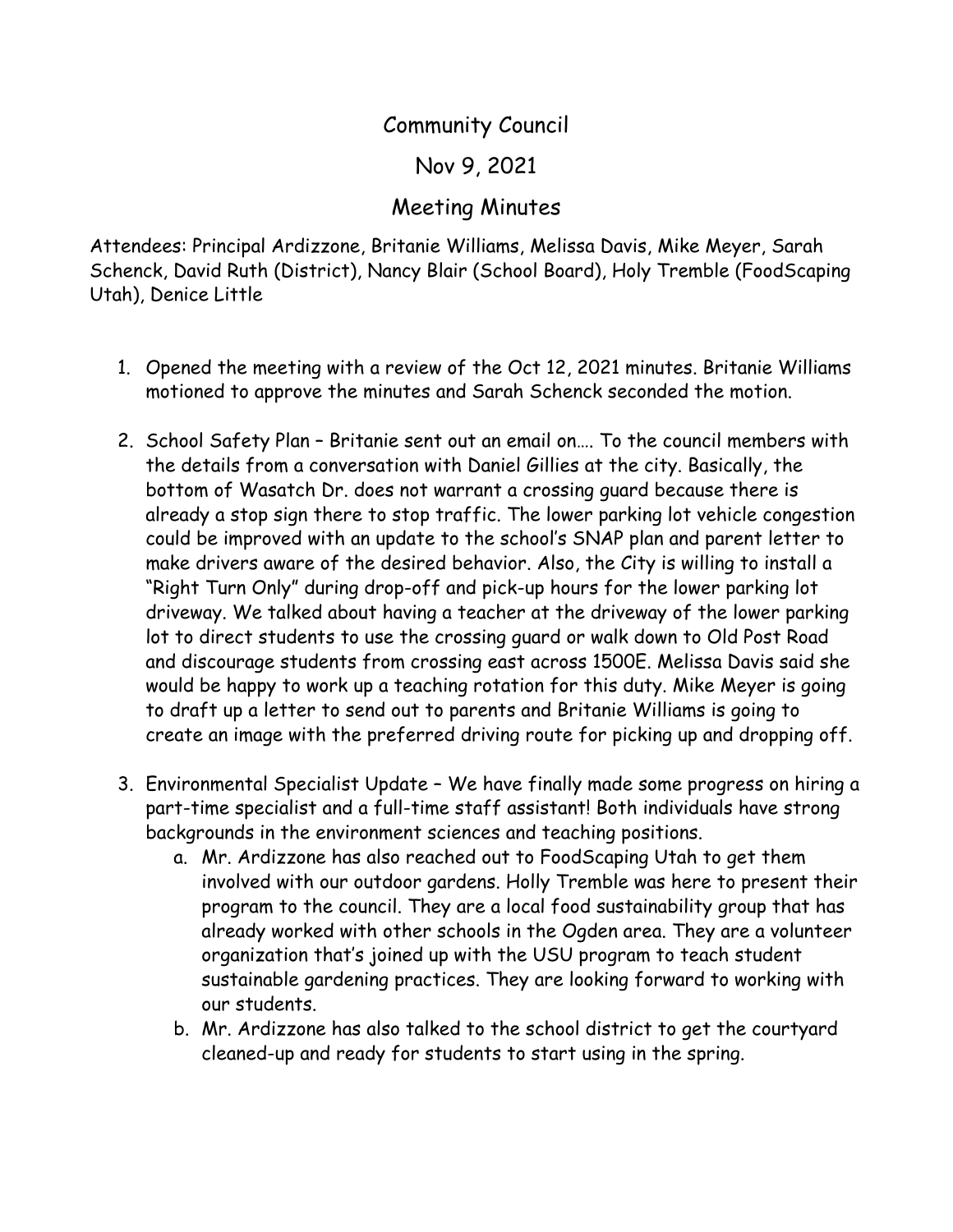- c. We are still working on access issues with the lower outdoor classroom (fenced pond area behind the school). But with the new hires and partnerships we've made we are hopeful to get this area up and running.
- 4. Reading Intervention Two of our current assistants came to the principal with some ideas on how to improve our Early Reading Interventions (ERI). Both already have training in advanced reaching fluency programs or Utah Reading Clinic (URC) and would like to implement this into their instruction. To be able to reach more kids in K-2<sup>nd</sup> grade that are in need of this instruction their hours were increased by 2 hours each. There is also another assistant that is completing interventions based on the Lexia reports.
- 5. PTA Update
	- a. The November Read-A-Thon is going well. Students are working hard to get reading minutes each night. We've had lots of positive feedback from the teachers and students.
	- b. The PTA is in need of a new president for next year. The individual that had accepted the position is ineligible due to being employed part time at Shadow Valley already. Please help us spread the word and/or let us know if you know someone that would be able to accept this position.
	- c. PBS has a reading challenge going on for the month of November and we are encouraging students to submit all their minutes at the end of the month.
- 6. Community Council Training: We watched a training video (link is in the agenda) on the Health and Safety Concerns for the council. The legislature has asked community councils to be involved with the health and safety concerns at their school. Three main topics were identified: 1) Digital Citizenship 2) School Safety 3) Positive Behaviors. Councils should be aware of the current plans and processes in place, identify areas that need improvement, and develop plans to provide the improvements identified. Data gathering and planning should be done in the fall and plans should be developed and ready to implement after winter break. We discussed each of the three areas and how each area is being addressed.
	- a. Digital Citizenship SVE has invested in an online program that can be shown in the classrooms to teach kids how to be safe on the internet. It also has an internet filtering system installed and managed by the district to keep kids safe while on the internet at school.
	- b. School Safety We have identified issues with the school drop-off and pick-up procedures and are in the process of addressing those issues.
	- c. Positive Behaviors This topic can cover a broad spectrum from substance abuse, to social and emotional support, as well as scholastic achievement.